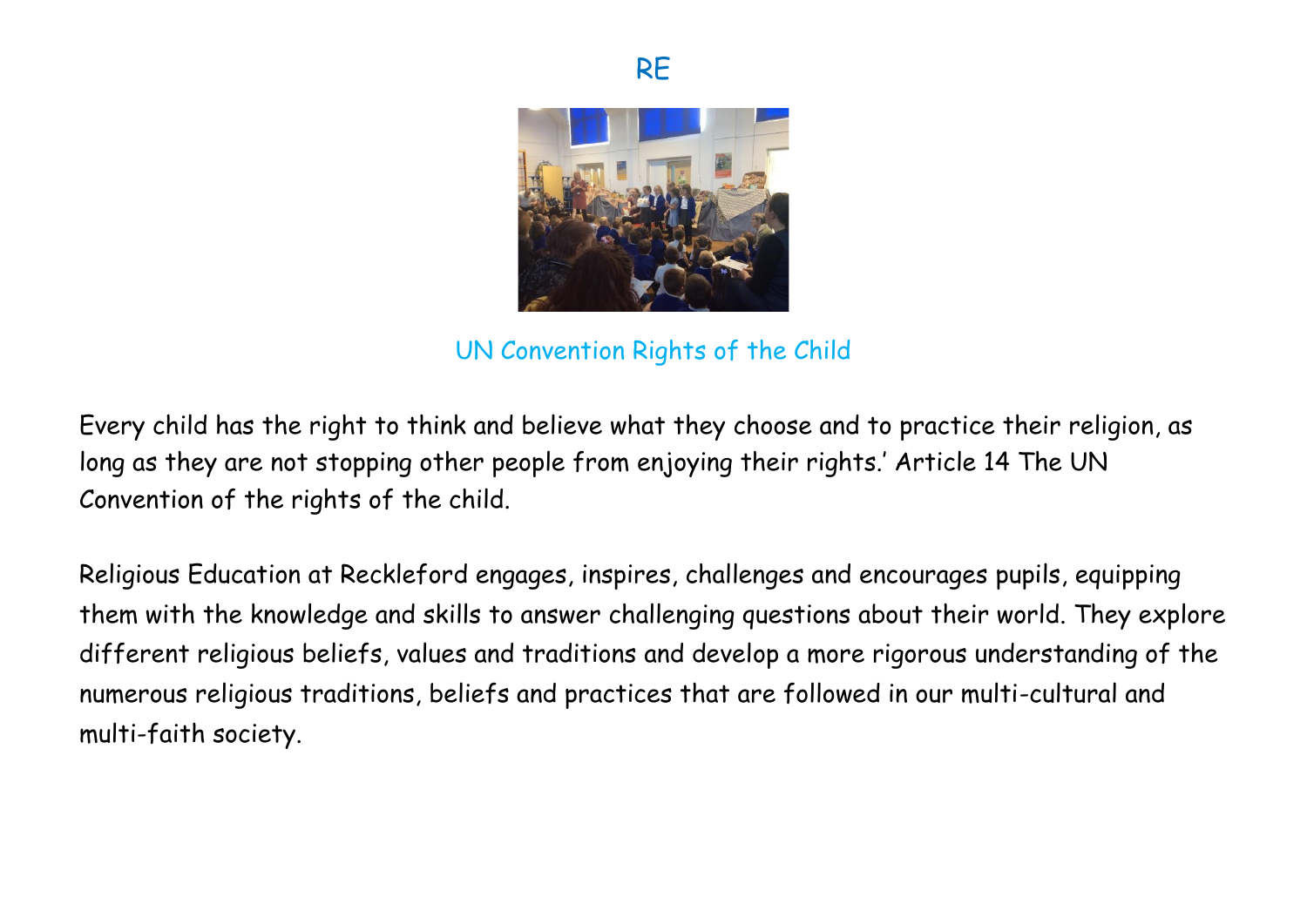## Please find here the key skills taught in RE.

RE Knowledge and Skills Progression

Reckleford School 2020

| <b>RE</b>          | ELG                                         | Y1                                                                                                                                                                                                                                | Y2 End of KS1                                                                                                                                                                                                                                                                                       |
|--------------------|---------------------------------------------|-----------------------------------------------------------------------------------------------------------------------------------------------------------------------------------------------------------------------------------|-----------------------------------------------------------------------------------------------------------------------------------------------------------------------------------------------------------------------------------------------------------------------------------------------------|
| SALVATION          | SPECIAL ME -                                | I know the bible is the<br>$\bullet$<br>holy book for Christians<br>I know Easter is a<br>celebration when<br>Christians believe Jesus<br>died and lived again<br>I can recall some events<br>of the final days of<br>Jesus' life | • I know the bible has 2 parts - old $\&$<br>new testament<br>• I can recall and sequence the last<br>days of Jesus' life<br>I know Christians believe god will<br>$\bullet$<br>forgive them<br>I know Christians believe Jesus rose<br>from the dead and gives hope of new<br>life                 |
| LIEF<br><b>DEI</b> | SPECIAL TIMES<br>& SPECIAL<br><b>PLACES</b> | • I know the bible tells<br>Christians how to be<br>kind and loving<br>• I have heard the<br>creation story<br>• I can ask questions                                                                                              | • I know the bible is the holy book for<br>Christians and this tells Christians<br>how god wants them to live<br>· I know Christians pray to god<br>• I know the key beliefs of the creation<br>story<br>• I know Christians believe god wants<br>them to care for the world<br>I can ask questions |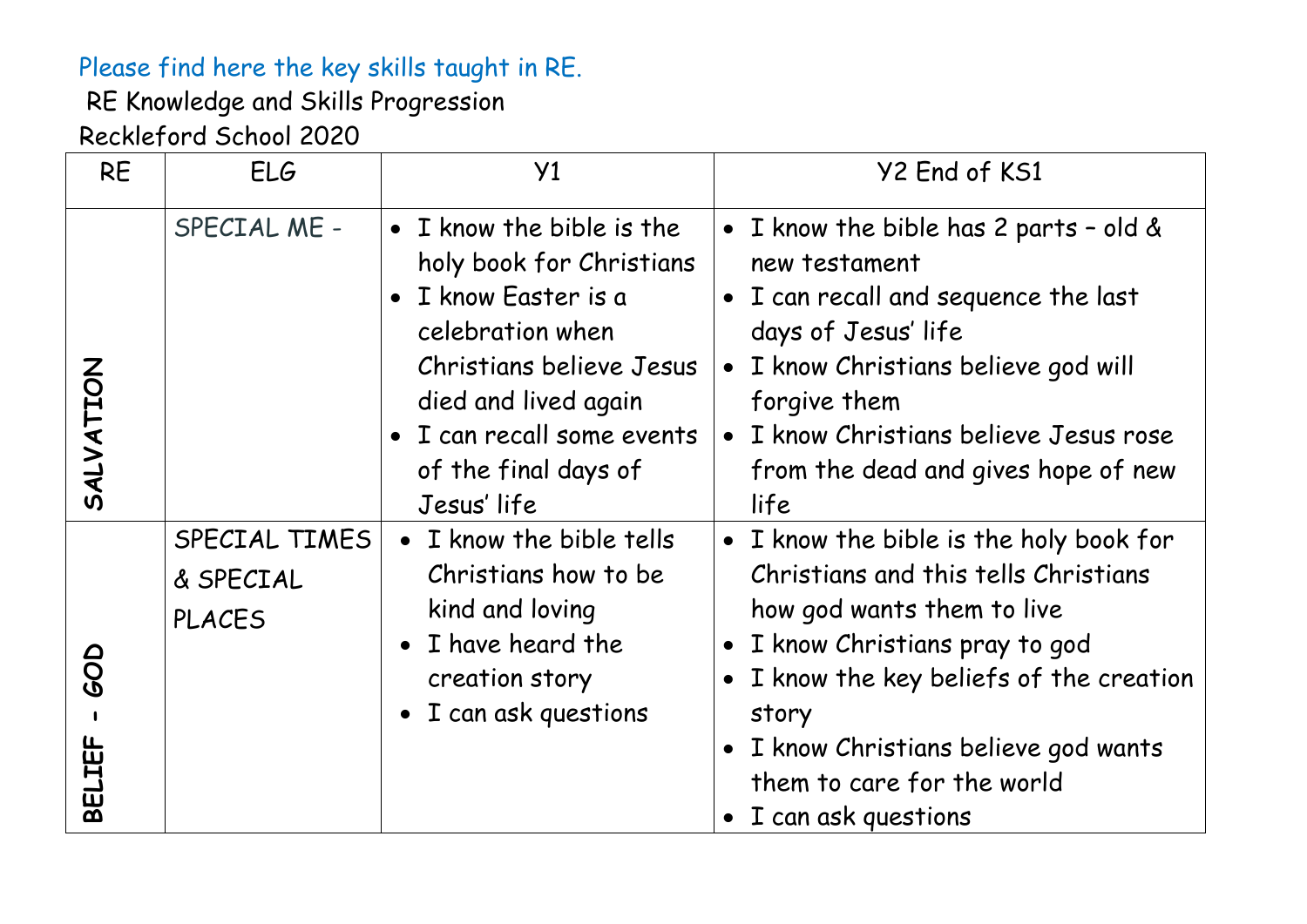|                                                   |                           |                                                                                                                                                                                                                            | I can suggest answers<br>$\bullet$                                                                                                                                                                                                                                                            |
|---------------------------------------------------|---------------------------|----------------------------------------------------------------------------------------------------------------------------------------------------------------------------------------------------------------------------|-----------------------------------------------------------------------------------------------------------------------------------------------------------------------------------------------------------------------------------------------------------------------------------------------|
| ZOHTAZAKUZH                                       | SPECIAL<br><b>TIMES</b>   | I know Christmas is the<br>$\bullet$<br>Christian celebration of<br>the birth of Jesus<br>I know advent is the<br>$\bullet$<br>time where Christians<br>and other people get<br>ready for Christmas<br>I can ask questions | • I know advent is when Christians get<br>ready for Christmas<br>I can recall and order bible stories<br>$\bullet$<br>about Jesus' birth<br>I can ask questions<br>$\bullet$<br>I can suggest answers<br>$\bullet$                                                                            |
| LOVE)<br>AGPE (SELFLESS,<br>UNCONDITIONAL<br>AGPE | SPECIAL<br><b>STORIES</b> | I know agape means<br>$\bullet$<br>love<br>I know a story about<br>love and caring<br>I know a story about<br>forgiveness                                                                                                  | Jesus taught people to be loving, kind<br>and forgiving because this is what God is<br>like - (ie good Samaritan)<br>I can recall a story on forgiveness<br>I know forgiveness is a theme of the<br>lord's prayer<br>I can use forgiveness in my own life<br>$\bullet$<br>I can ask questions |